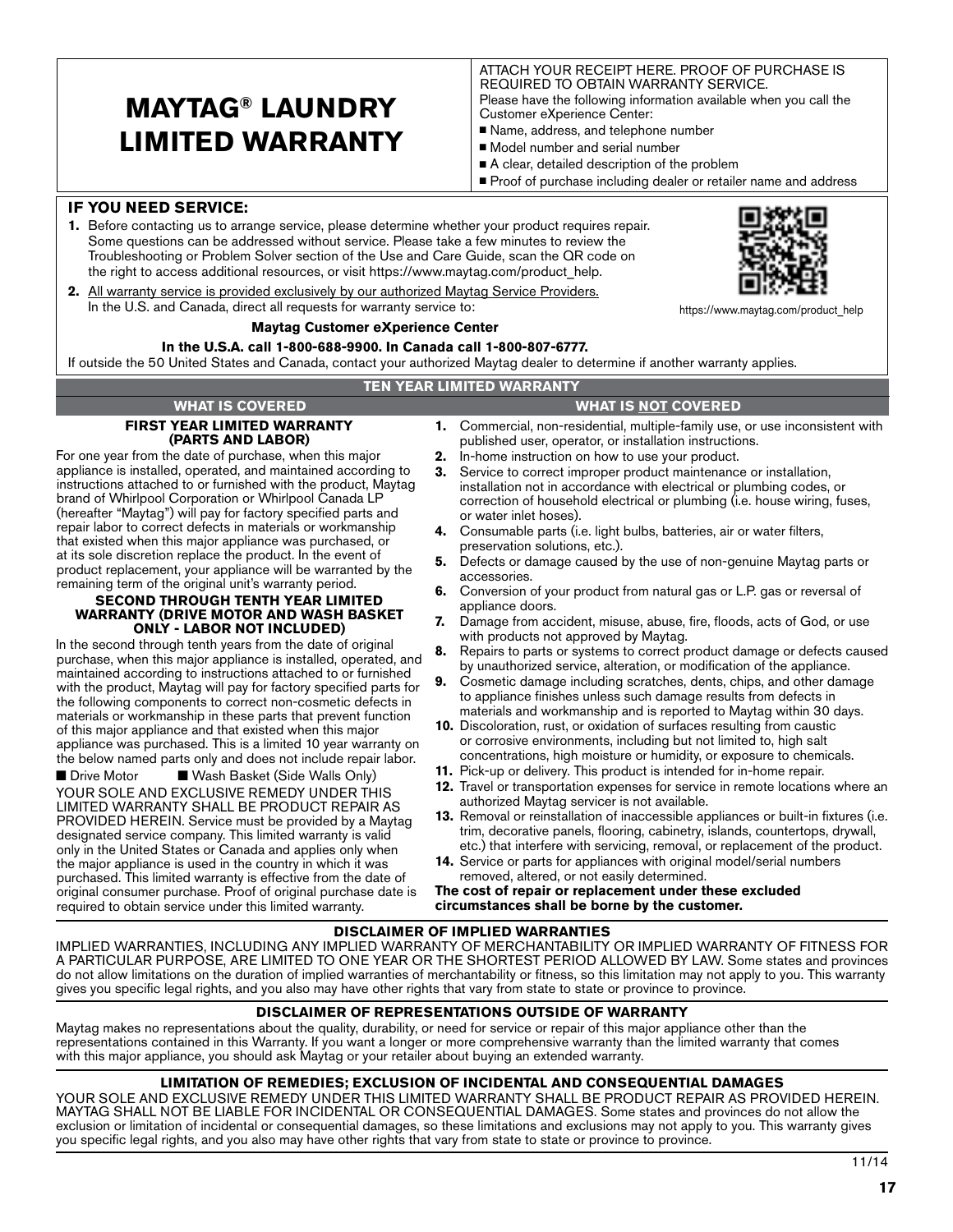# **GARANTIE DES APPAREILS DE BUANDERIE MAYTAG®**

ATTACHEZ ICI VOTRE REÇU DE VENTE. UNE PREUVE D'ACHAT EST OBLIGATOIRE POUR OBTENIR L'APPLICATION DE LA GARANTIE.

Lorsque vous appelez le centre d'eXpérience de la clientèle, veuillez garder à disposition les renseignements suivants :

- Nom, adresse et numéro de téléphone
- Numéros de modèle et de série
- <sup>n</sup> Une description claire et détaillée du problème rencontré
- <sup>n</sup> Une preuve d'achat incluant le nom et l'adresse du marchand ou du détaillant

## **SI VOUS AVEZ BESOIN DE SERVICE :**

**1.** Avant de nous contacter pour obtenir un dépannage, veuillez déterminer si des réparations sont nécessaires pour votre produit. Certains problèmes peuvent être résolus sans intervention de dépannage. Prenez quelques minutes pour parcourir la section Dépannage ou Résolution des problèmes du guide d'utilisation et d'entretien, scannez le code QR ci-contre pour accéder à des ressources supplémentaires, ou rendez-vous sur le site https://www.maytag.ca/product\_help.



https://www.maytag.ca/product\_help

**2.** Tout service sous garantie doit être effectué exclusivement par nos fournisseurs de dépannage autorisés Maytag. Aux É.-U. et au Canada, dirigez toutes vos demandes de service sous garantie au :

#### **Centre d'eXpérience de la clientèle Maytag**

#### **Aux É.-U., composer le 1-800-688-9900. Au Canada, composer le 1-800-807-6777.**

Si vous résidez à l'extérieur du Canada et des 50 États des États-Unis, contactez votre marchand Maytag autorisé pour déterminer si une autre garantie s'applique.

## **GARANTIE LIMITÉE DE DIX ANS**

#### **CE QUI EST COUVERT CE QUI N'EST PAS COUVERT**

#### **GARANTIE LIMITÉE DURANT LA PREMIÈRE ANNÉE (PIÈCES ET MAIN-D'ŒUVRE)**

Pendant un an à compter de la date d'achat, lorsque ce gros appareil ménager est installé utilisé et entretenu conformément aux instructions jointes à ou fournies avec le produit, la marque Maytag de Whirlpool Corporation ou Whirlpool Canada LP (ci-après désignées "Maytag") décidera à sa seule discrétion de remplacer le produit ou de couvrir le coût des pièces de remplacement spécifiées par l'usine et de la main-d'œuvre nécessaires pour corriger les vices de matériaux ou de fabrication qui existaient déjà lorsque ce gros appareil ménager a été acheté. S'il est remplacé, votre appareil restera sous garantie pour la durée restant à courir de la période de garantie sur le produit d'origine.

#### **GARANTIE LIMITÉE DE LA DEUXIÈME ANNÉE À LA DIXIÈME ANNÉE INCLUSIVEMENT (MOTEUR D'ENTRAÎNEMENT ET PANIER DE LAVAGE UNIQUEMENT - MAIN-D'ŒUVRE NON COMPRISE)**

De la deuxième à la dixième année inclusivement à compter de la date d'achat initiale, lorsque ce gros appareil ménager est installé, utilisé et entretenu conformément aux instructions jointes à ou fournies avec le produit, Maytag paiera pour les pièces de rechange spécifiées par l'usine concernant les composants suivants pour corriger les défauts non esthétiques de matériau ou de fabrication desdites pièces qui empêchent le gros appareil de fonctionner et qui étaient déjà présentes lorsque ce gros appareil ménager a été acheté. La présente garantie est une garantie limitée de 10 ans sur les pièces énumérées ci-dessous et elle ne comprend pas la main-d'œuvre de réparation.

n Moteur d'entraînement

■ Panier de lavage (parois latérales uniquement)

LE SEUL ET EXCLUSIF RECOURS DU CLIENT DANS LE CADRE DE LA PRÉSENTE GARANTIE LIMITÉE CONSISTE EN LA RÉPARATION PRÉVUE CI-DESSUS. Le service doit être fourni par une compagnie de service désignée par Maytag. Cette garantie limitée est valide uniquement aux États-Unis ou au Canada et s'applique exclusivement lorsque le gros appareil ménager est utilisé dans le pays où il a été acheté. La présente garantie limitée est valable à compter de la date d'achat initial par le consommateur. Une preuve de la date d'achat d'origine est exigée pour obtenir un service dans le cadre de la présente garantie limitée.

- **1.** Usage commercial, non résidentiel ou par plusieurs familles, ou non-respect des instructions de l'utilisateur, de l'opérateur ou des instructions d'installation.
- **2.** Visite d'instruction à domicile pour montrer à l'utilisateur comment utiliser l'appareil.
- **3.** Visites de service pour rectifier une installation ou un entretien fautifs du produit, une installation non conforme aux codes d'électricité ou de plomberie, ou la rectification de l'installation électrique ou de la plomberie du domicile (ex : câblage électrique, fusibles ou tuyaux d'arrivée d'eau du domicile).
- **4.** Pièces consomptibles (ex : ampoules, batteries, filtres à air ou à eau, solutions de conservation, etc.).
- **5.** Défauts ou dommage résultant de l'utilisation de pièces ou accessoires Maytag non authentiques.
- **6.** Conversion de votre produit du gaz naturel ou du gaz de pétrole liquéfié, ou inversion des portes de l'appareil.
- **7.** Dommages causés par : accident, mésusage, abus, incendie, inondations, catastrophe naturelle ou l'utilisation de produits non approuvés par Maytag.
- **8.** Réparations aux pièces ou systèmes dans le but de rectifier un dommage ou des défauts résultant d'une réparation, d'une altération ou d'une modification non autorisée de l'appareil.
- **9.** Défauts d'apparence, notamment les éraflures, traces de choc, fissures ou tout autre dommage subi par le fini de l'appareil ménager, à moins que ces dommages ne résultent de vices de matériaux ou de fabrication et ne soient signalés à Maytag dans les 30 jours.
- **10.** Décoloration, rouille ou oxydation des surfaces résultant d'environnements caustiques ou corrosifs incluant des concentrations élevées de sel, un haut degré d'humidité ou une exposition à des produits chimiques (exemples non exhaustifs).
- **11.** Enlèvement ou livraison. Ce produit est conçu pour être réparé à l'intérieur du domicile.
- **12.** Frais de déplacement et de transport pour le dépannage/la réparation dans une région éloignée où une compagnie de service Maytag autorisée n'est pas disponible.
- **13.** Retrait ou réinstallation d'appareils inaccessibles ou de dispositifs préinstallés (ex : garnitures, panneaux décoratifs, plancher, meubles, îlots de cuisine, plans de travail, panneaux de gypse, etc.) qui entravent le dépannage, le retrait ou le remplacement du produit.
- **14.** Service et pièces pour des appareils dont les numéros de série et de modèle originaux ont été enlevés, modifiés ou ne peuvent pas être facilement identifiés.

**Le coût d'une réparation ou d'un remplacement dans le cadre de ces circonstances exclues est à la charge du client.**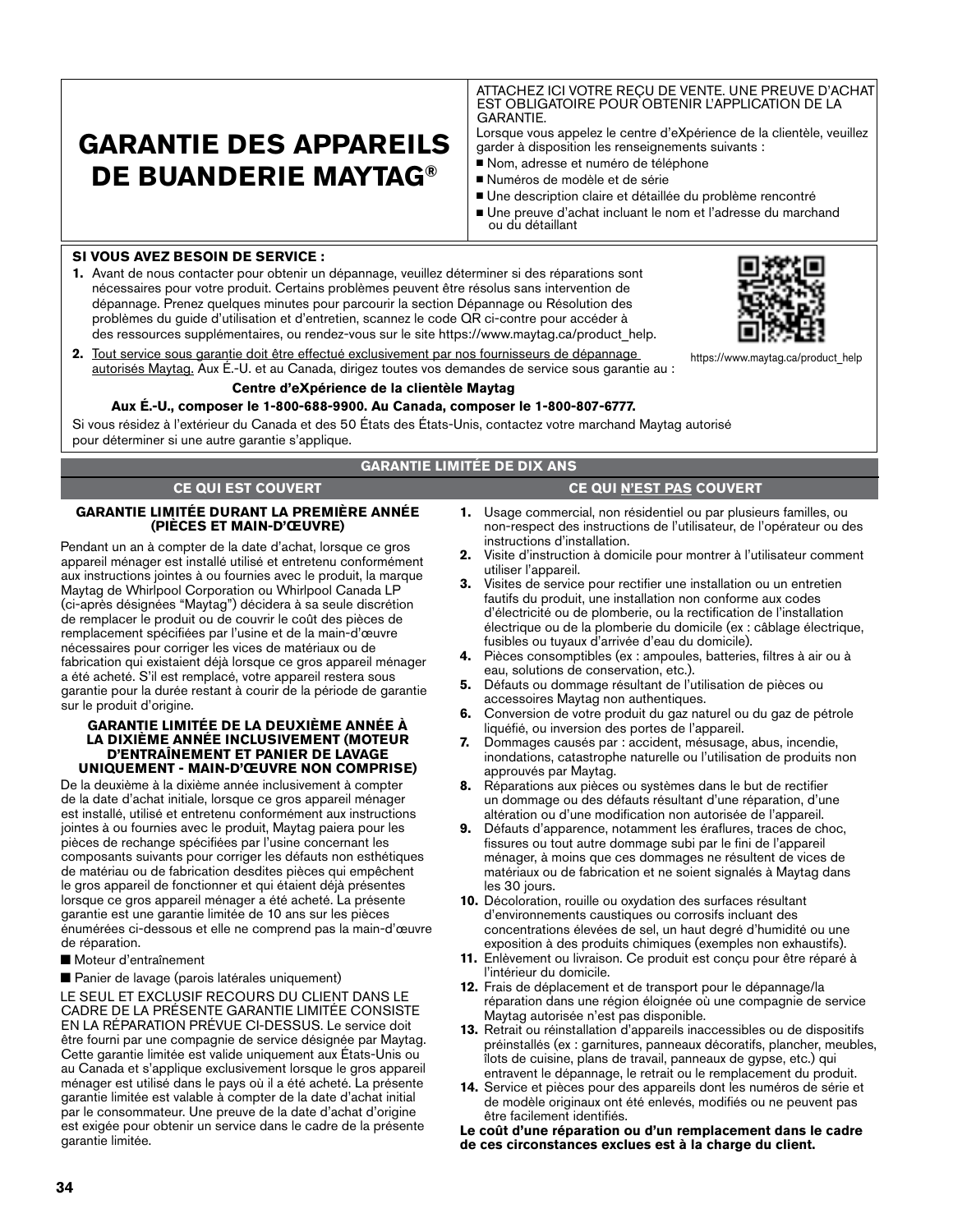## **CLAUSE D'EXONÉRATION DE RESPONSABILITÉ AU TITRE DES GARANTIES IMPLICITES**

LES GARANTIES IMPLICITES, Y COMPRIS LES GARANTIES APPLICABLES DE QUALITÉ MARCHANDE OU D'APTITUDE À UN USAGE PARTICULIER, SONT LIMITÉES À UN AN OU À LA PLUS COURTE PÉRIODE AUTORISÉE PAR LA LOI. Certains états et certaines provinces ne permettent pas de limitation sur la durée de garanties implicites de qualité marchande ou d'aptitude à un usage particulier, de sorte que la limitation ci-dessus peut ne pas être applicable dans votre cas. Cette garantie vous confère des droits juridiques spécifiques, et vous pouvez également jouir d'autres droits qui peuvent varier d'une juridiction à l'autre.

## **EXONÉRATION DE RESPONSABILITÉ EN DEHORS DE LA GARANTIE**

Maytag ne prend aucun engagement quant à la qualité ou la durabilité de l'appareil, ou en cas de dépannage ou de réparation nécessaire sur ce gros appareil ménager, autre que les engagements énoncés dans la présente garantie. Si vous souhaitez une garantie prolongée ou plus complète que la garantie limitée fournie avec ce gros appareil ménager, renseignez-vous auprès de Maytag ou de votre détaillant à propos de l'achat d'une extension de garantie.

## **LIMITATION DES RECOURS; EXCLUSION DES DOMMAGES FORTUITS OU INDIRECTS**

LE SEUL ET EXCLUSIF RECOURS DU CLIENT DANS LE CADRE DE LA PRÉSENTE GARANTIE LIMITÉE CONSISTE EN LA RÉPARATION PRÉVUE CI-DESSUS. MAYTAG N'ASSUME AUCUNE RESPONSABILITÉ POUR LES DOMMAGES FORTUITS OU INDIRECTS. Certains états et certaines provinces ne permettent pas l'exclusion ou la limitation des dommages fortuits ou indirects de sorte que ces limitations et exclusions peuvent ne pas être applicables dans votre cas. Cette garantie vous confère des droits juridiques spécifiques, et vous pouvez également jouir d'autres droits qui peuvent varier d'une juridiction à l'autre.

11/14